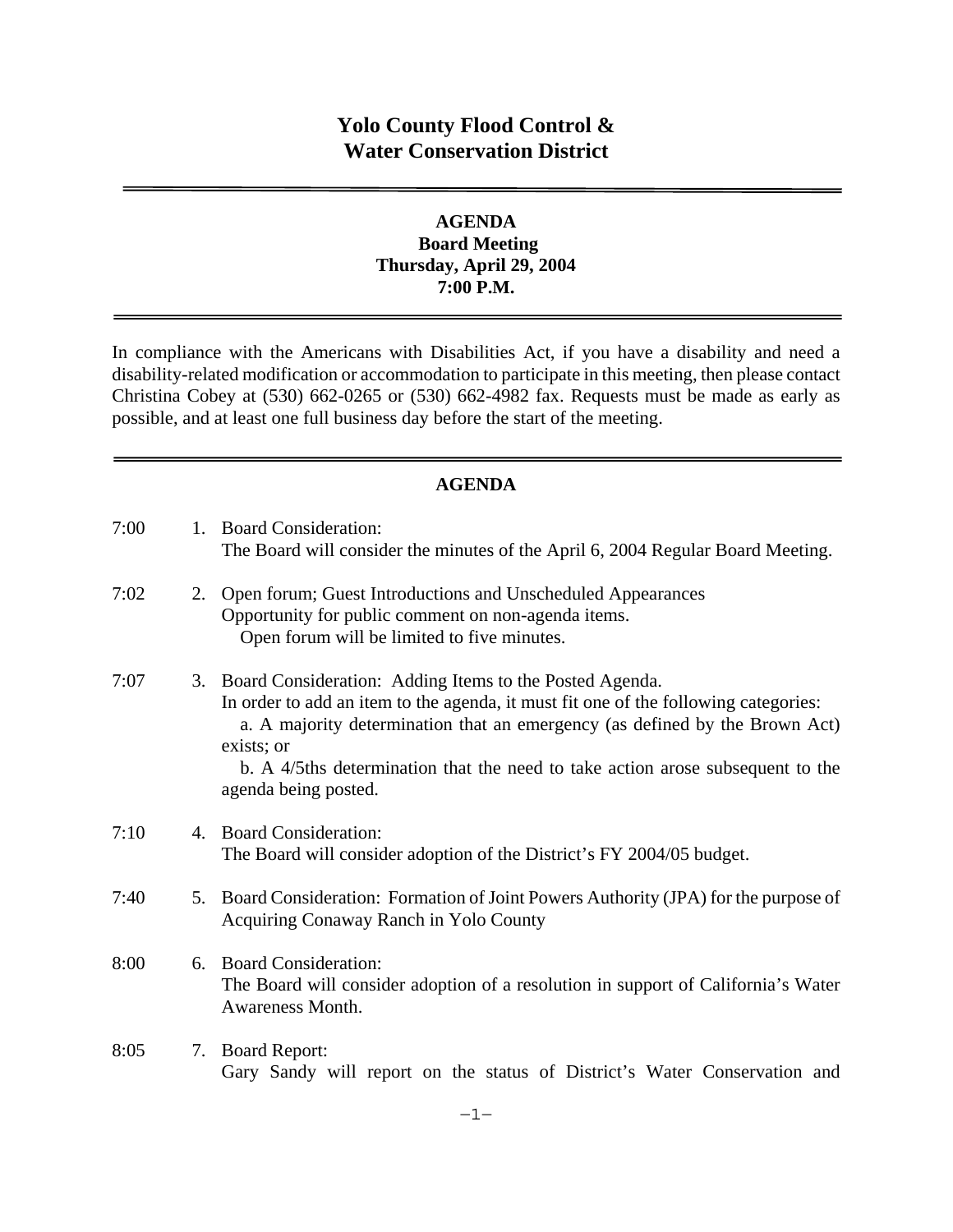|      | Stewardship Award and ceremony.                                                                                                                                                                                                      |
|------|--------------------------------------------------------------------------------------------------------------------------------------------------------------------------------------------------------------------------------------|
| 8:15 | 8. Directors' Reports:<br>Each member of the Board will have the opportunity to report on meetings and<br>conferences attended during the prior month on behalf of the District.                                                     |
| 8:25 | 9. General Manager's Report:<br>The Board will receive a report from the General Manager regarding current<br>general activities and projects of the District.                                                                       |
| 8:35 | 10. Operations and Maintenance Report:<br>The Board will receive a status report on the previous month's operation and<br>maintenance activities.                                                                                    |
| 8:40 | 11. Consulting Engineer's Report:<br>The Consulting Engineer will provide a brief status report on the AB 303 grant work<br>to develop a Groundwater Quality Monitoring Plan.                                                        |
| 8:50 | 12. General Discussion:<br>Opportunity for Board members to ask questions for clarification, provide<br>information to staff, request staff to report back on a matter, or direct staff to place<br>a matter on a subsequent agenda. |
| 8:59 | 13. Board Consideration:<br>The Board will consider the approval and the payments of bills.                                                                                                                                          |

9:00 14. Adjourn

The public may address the Board concerning an agenda item either before or during the Board's consideration of that agenda item. Public comment on items within the Board's jurisdiction is welcome, subject to reasonable time limits for each speaker. Upon request, agenda items may be moved up to accommodate those in attendance wishing to address that item. Times listed for consideration of agenda items are approximate only. The Board may consider any agenda item at any time during the Board meeting.

I declare that the foregoing agenda was posted at the office of the Yolo County Flood Control and Water Conservation District, 34274 State Highway 16, Woodland, CA on April 26, 2004.

By: \_\_\_\_\_\_\_\_\_\_\_\_\_\_\_\_\_\_\_\_\_\_\_\_\_\_\_\_\_\_\_\_\_\_\_\_\_

Christina Cobey, Administrative Assistant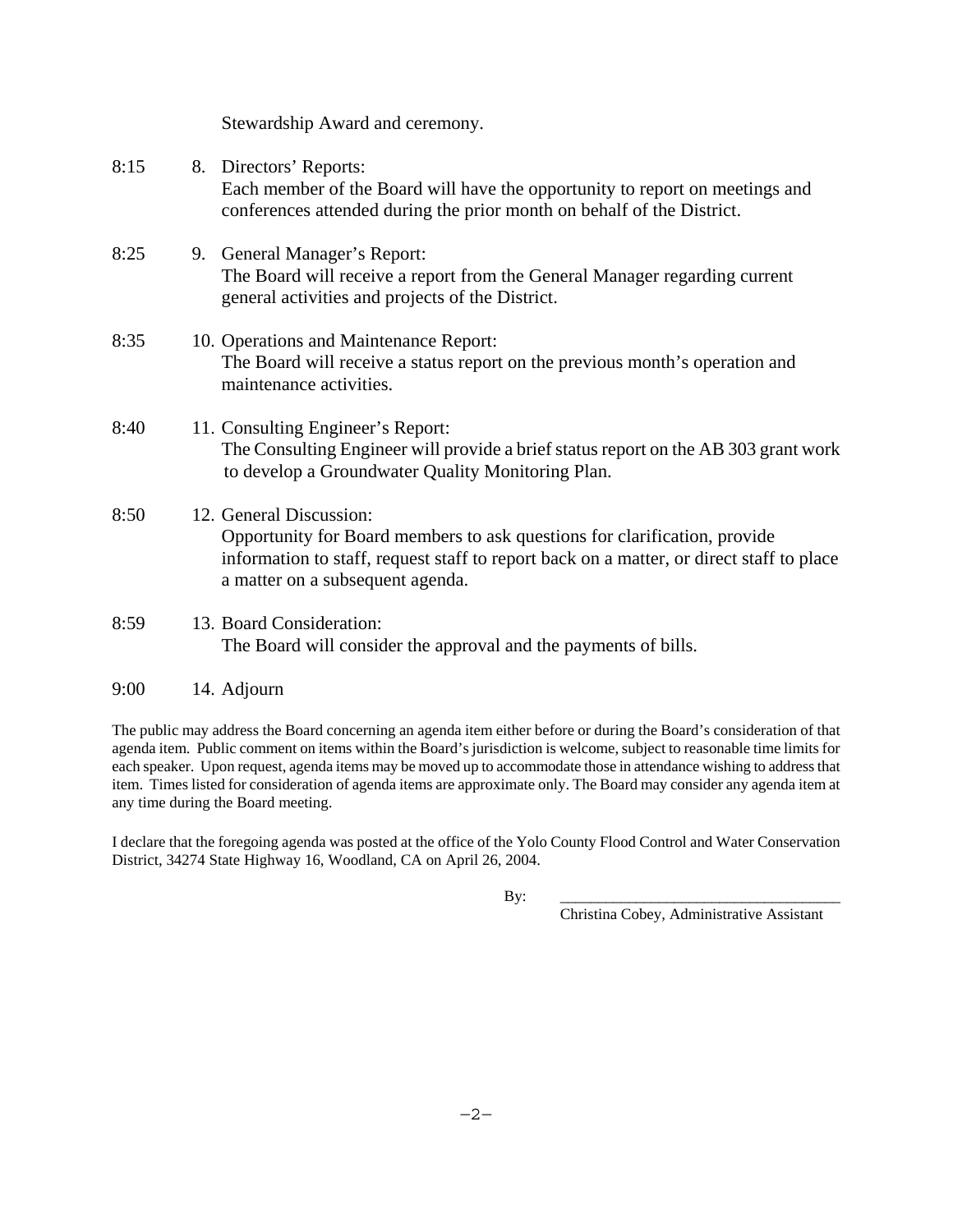#### REGULAR BOARD MEETING MINUTES April 29, 2004

The regular April 29, 2004 meeting of the Board of Directors of the Yolo County Flood Control and Water Conservation District was held at 7:00 p.m. on Thursday, April 29, 2004 at its regular place of business, 34274 State Highway 16, Woodland, California. Chairman Vink convened the meeting with Directors Brice, Eoff, Scheuring and Rominger present. Also in attendance were:

District Staff Tim O'Halloran, General Manager Christy Barton, Assistant General Manager Paul Bartkiewicz, Legal Counsel Francis Borcalli, Engineering Consultant

**Visitors**  Linda Fiack, Yolo County

### **MINUTES**

**M/S/C** approved the minutes of the April 6, 2004 Regular Board meeting as modified.

#### **OPEN FORUM**

No comments were made.

#### **FY 2004/2005 BUDGET**

Mr. O'Halloran provided a Power Point presentation reviewing the budget and its purpose. Mr. O'Halloran briefly reviewed the income and expense ratios, the operating verses non-operating aspects of the Budget, and revenues and expense estimates. Additionally, he reviewed notable changes in the Budget from last year including a proposed new staff position and proposed capital expenses.

Mr. O'Halloran noted that the District needs to formalize its process for the use and replenishment of various contingency fund accounts.

Director Eoff, Chairman of the Finance Committee, reported that the Committee had met two times with the staff regarding the Budget. All questions had been adequately addressed in the Budget being presented to the Board. He reported that the Budget does anticipate a slight operating deficit, but all figures including income are conservative estimates. The Capital Budget figures are generally placeholders. Large capital expenditures will be brought back to the Board for approval prior to proceeding. This Budget also reflects many new expenses that have been imposed on the District, and over which we have no control.

Director Scheuring noted that the increase in water rates that was set in March 2004 will not cover the newly imposed fees. He requested an assessment and recommendations regarding the condition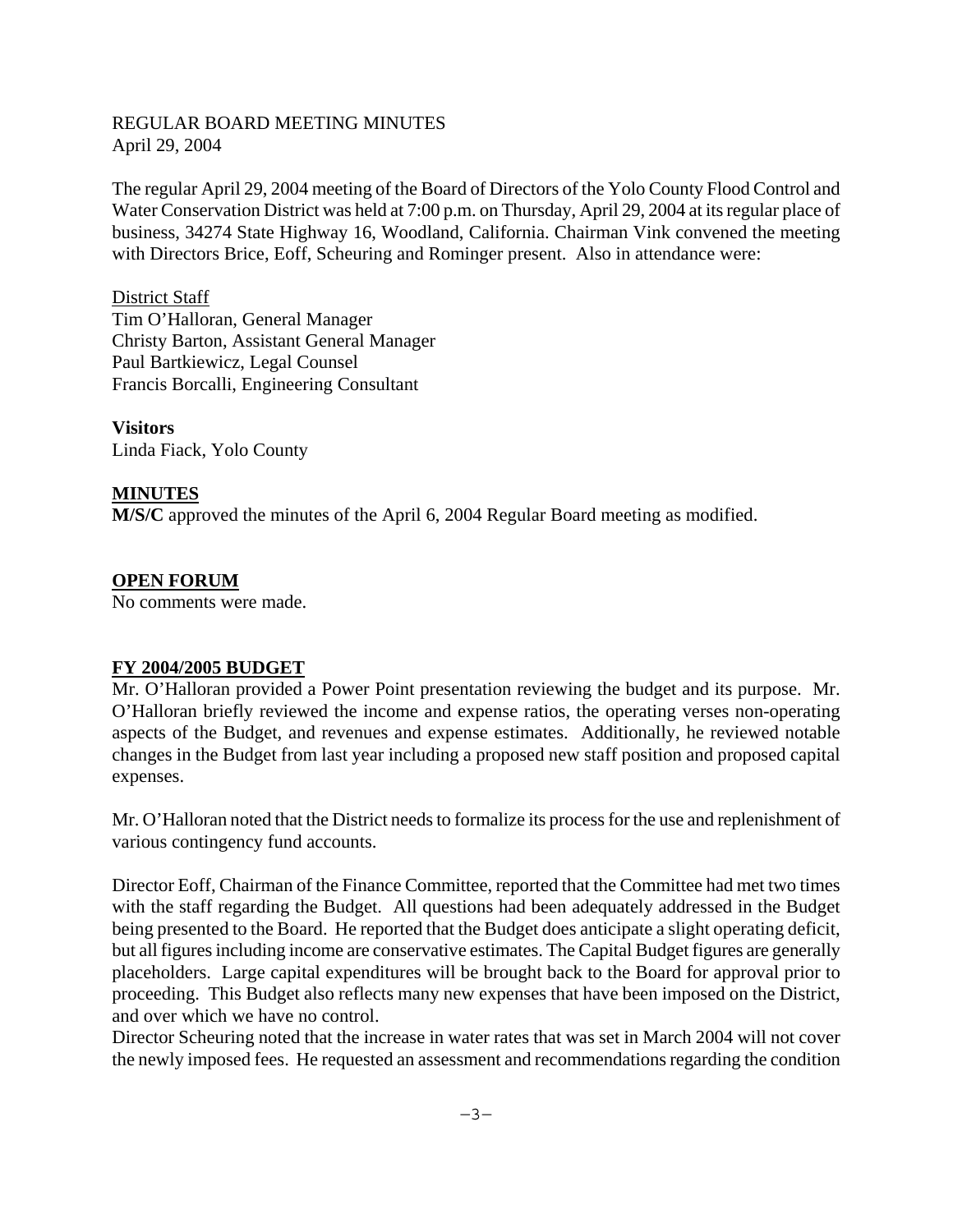of the Cache Creek Dam facilities. Mr. O'Halloran answered that an assessment of the Cache Creek Dam facilities should be included in this year's work plan.

Mr. O'Halloran thanked the Finance Committee for their efforts and excellent questions. He also thanked Ms. McGriff, Ms. Barton and the District's staff for their efforts in developing the budget.

**M/S/C** approved the FY 2004/2005 Budget as presented.

## **CONAWAY RANCH ACQUISITION JPA**

Mr. O'Halloran reviewed the process of creating a Joint Powers Authority (JPA) by the County, cities of Davis and Woodland, UC Davis and the District to develop a JPA to acquire the Conaway Ranch.

Mr. Scheuring reported on a meeting he attended of the potential partners. At that meeting, an Ad Hoc committee was appointed to resolve governance issues among the partners. One District representative is desired for the Committee.

Chairman Vink reported there would probably be a Special Board meeting set for May to consider the JPA.

**M/S/C** directed Mr. O'Halloran to send a letter to formalize the District's support for the JPA and to indicate that Mr. Vink and Mr. Scheuring are the District's representatives with Mr. Rominger serving as the alternate to the JPA. The representative to the Ad Hoc Committee is Mr. Scheuring.

## **WATER AWARENESS MONTH**

Mr. Vink reported the District is involved in numerous activities in May associated with California's Water Awareness Month.

**M/S/C** unanimously adopted Resolution 04.04 Supporting the Education of Citizens Regarding California's Complex Water Issues.

## **WATER CONSERVATION AND STEWARDSHIP AWARD**

Mr. O'Halloran reported that Lester Snow, DWR Director, would be the keynote speaker at the District's Water Conservation and Stewardship Award ceremony to be held May 28<sup>th</sup> at the Woodland Hotel. The District received nominations for a number of well-qualified recipients. The presentation of this award was moved from the District's Annual BBQ to May to tie the event to Water Awareness Month and provide a more formal forum for the presentation.

### **DIRECTORS' REPORTS**

Mr. Scheuring reported on the Water Resources Association of Yolo County's (WRA) retreat to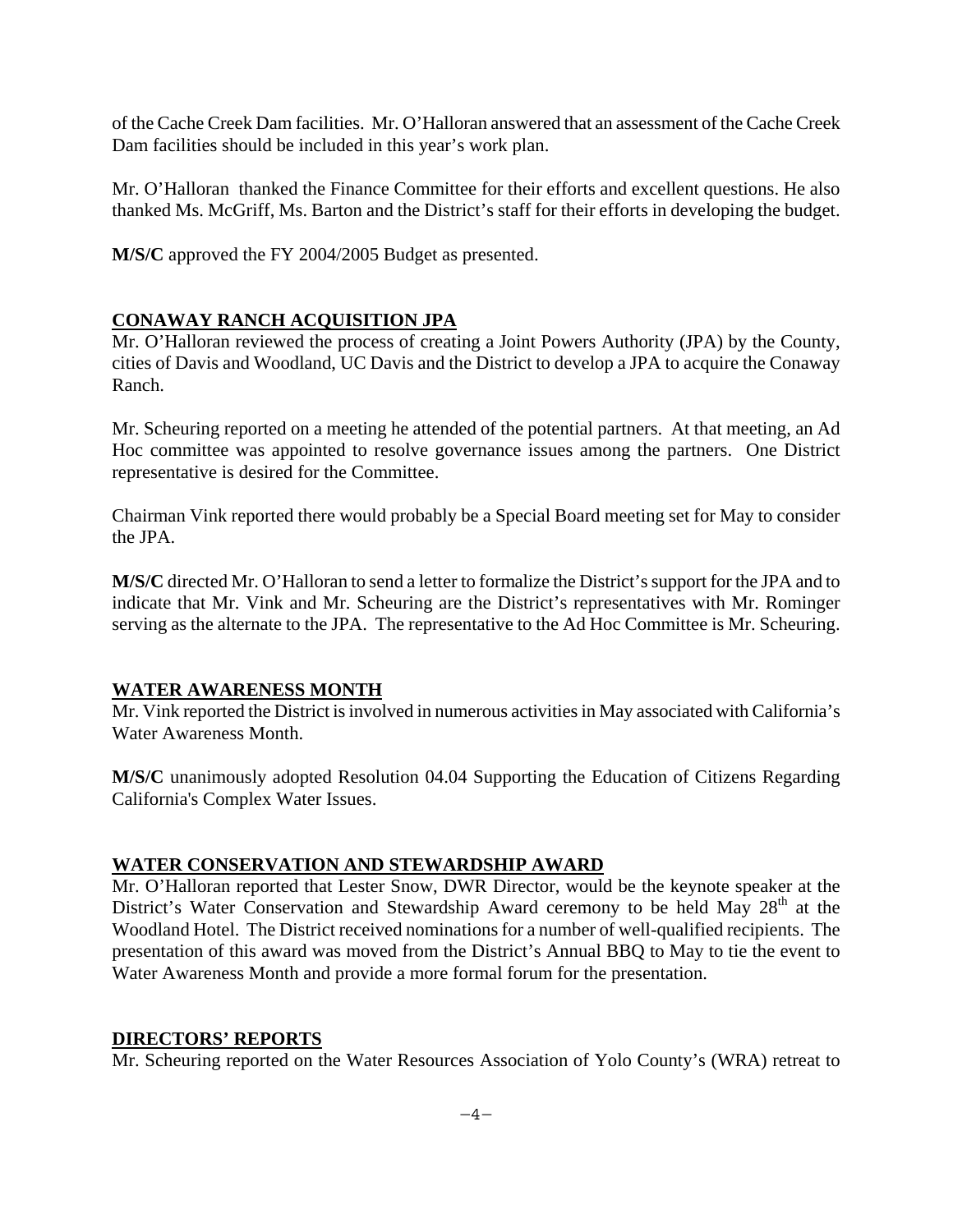consider options for the WRA's future direction.

Mr. Vink reported on the Yolo/District 2X2 meeting with Supervisors Pollock and Thomson. Topics discussed included; the District's water rights, the potential Conaway Ranch acquisition, governance issues and the potential Wild and Scenic Designation for portions of Cache Creek. Future meetings will be held monthly.

Mr. Rominger reported on the reception for A.G. Kawamura, California's newly appointed Secretary of Food and Agriculture, at the Glide Ranch. The District was a co-sponsor for this event.

Ms. Brice reported on the Water Awareness Poster Contest activities including the presentation at the Yolo County Board of Supervisors.

## **GENERAL MANAGER'S REPORT**

Mr. O'Halloran reported on; the status of the Ag Waiver and the designated regional monitoring sites, the status of the hillside slide downstream of Indian Valley Dam, a question that was raised at the Cache Creek Watershed Forum regarding the stranding of hikers due to high releases into Cache Creek, and the Board trip to the Cal Poly Irrigation Training and Research Center.

## **OPERATION AND MAINTENANCE REPORT**

Mr. O'Halloran reviewed the operational report comparing current system operations with those one month and one year earlier.

Mr. Rominger questioned when the District will identify the system flow constraints. Mr. O'Halloran stated that issue will be addressed in the system characterization project that is in this year's capital budget.

Mr. Scheuring reported he has ridden with a couple of the Ditchtenders on a couple of routes. He would like to ride all the routes and suggested that other Board members do the same, either as a group or individually. Mr. O'Halloran reported there would be benefit from the Directors seeing the system both as a group and as individuals. He will try to organize a tour in the near future.

### **AB 303 – GROUNDWATER MONITORING PROGRAM**

Engineer Borcalli, Wood Rodgers, reported that the activities to develop a Groundwater Monitoring Program under AB 303 are going well. Draft recommendations are expected from Luhdorff & Scalmanini by May 14, 2004, and the June 31, 2004 grant deadline will be met. He believes this program, when completed, may be used as a template for use by other agencies.

Mr. Borcalli reported the District's AB 303 application for a grant to refine a groundwater model has been given a high priority on the listing. However, there are \$16 million worth of requests and only